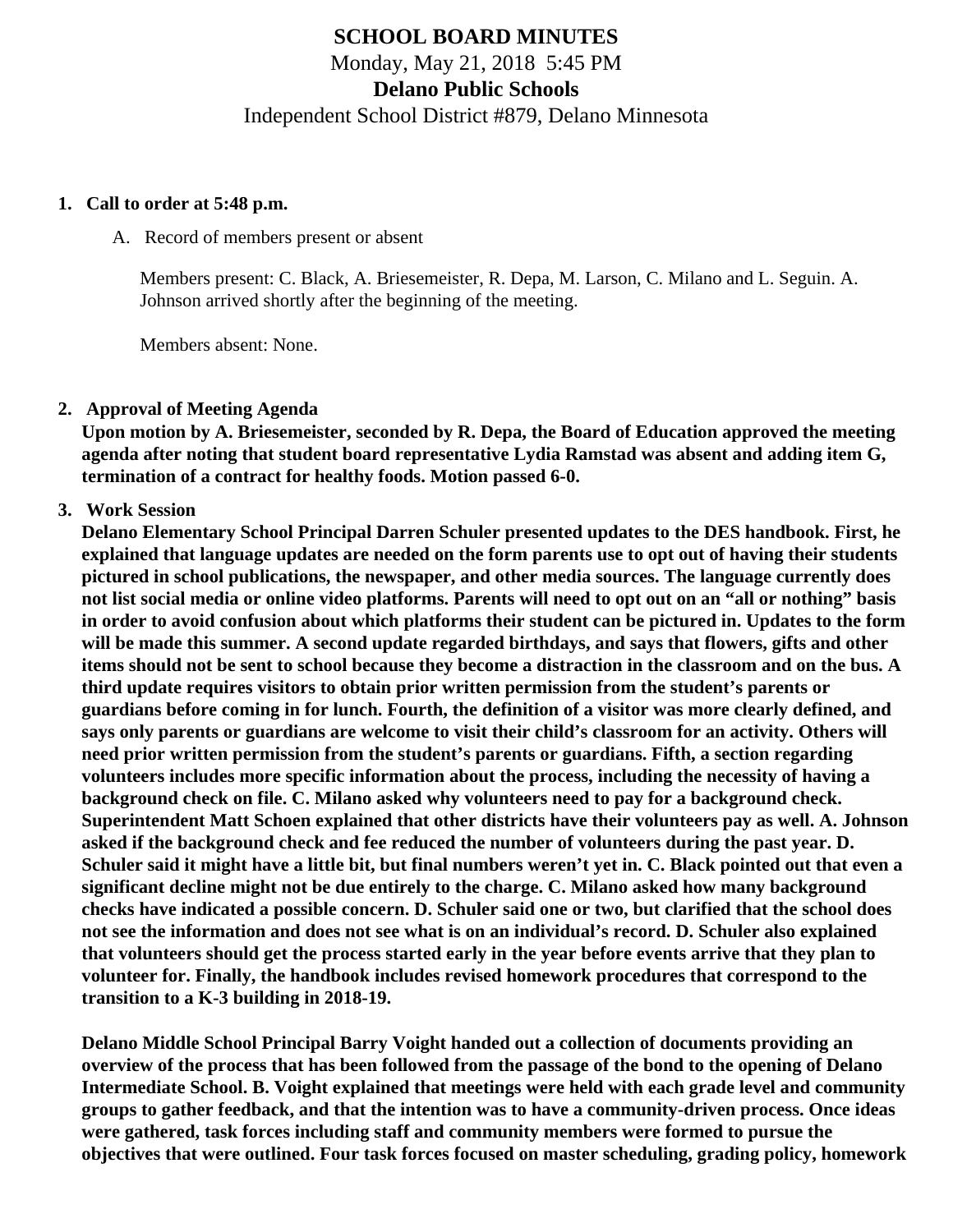**policy and the student handbook. In terms of master scheduling, B. Voight said care was taken to consider the transitional and developmental needs of students because fourth-graders are very different from sixth-graders. Fourth-graders still have a home room, for example, while sixth-graders will be coming from a middle school background that includes frequent classroom changes. The schedule also has opportunities for enrichment or remediation built in throughout the day, so students are not pulled from core classes or special activities. A challenge was to develop a framework that would work within the existing allotment of full-time equivalent staff, but B. Voight said that was accomplished. An additional feature of the master schedule is the Zero Hour Wednesdays, which allows more time for staff members to collaborate on curriculum time and matters of student support. School will not start until 9 a.m. on those days, but buses will run on their usual schedule and a variety of academic and physical activities will be planned by other staff members. Students can also use the time to get homework help, complete group projects or participate in clubs like The Growl. Through that model staff members will be able to add roughly 23-24 hours of collaboration time per year.**

**After discussion about the DIS master schedule, B. Voight shared more information about the grading policy. He explained that the new school was an opportunity to take a fresh look at the grading approach, and ensure that the system is philosophically and educationally right. The school will operate on a standards-based grading and reporting system, which B. Voight said will be a significant paradigm shift. Because of the magnitude of the change the new grading will be rolled out in phases rather than implemented all at once, so in the first year report cards will look the same. But B. Voight said a student's grade should be emblematic of what they can do, and math ability, for instance, will be reflected separately in the areas of performance and effort. A. Johnson asked what a C in the first year will look like with the new grading in the second year. B. Voight said a letter grade will be broken own in to half a dozen different skill evaluations that will provide a finer-grain look and be more informative for students and parents. He added that cultural work, focusing on qualities like grit, for example, will remain important.**

**In addition to grading, B. Voight shared more information on the DIS homework policy. He said the view the homework task force adopted was that the purpose of homework is to reinforce and practice skills. He acknowledged that practice is part of the learning process and said reading and extension-ofthe-classroom ideas will still be supported, but in general homework will not count for credit toward a grade. B. Voight said there is also value in students participating in extra-curricular activities and groups, and that the task force did not want homework to be an obstacle to those opportunities. In general, he said students should spend about a half hour on homework each night, not including reading time.**

**B. Voight closed with an explanation that the handbook task force looked at the DES and DMS handbooks to create a balance between the two. M. Schoen said the first DIS year will be transitional and progress will be monitored to see if tweaks are needed. A. Johnson asked if listening sessions with community members will be continued into the first school year. B. Voight said three public information meetings have been held so far, and he wanted to continue that in some form going forward, though the specific form was not yet determined. DIS staff will hold two faculty meetings per month to address any issues, and B. Voight said student council input would be sought as well. A. Johnson said she would encourage some form of ongoing public input going forward.**

**M. Schoen provided a POC update, saying a temporary certificate of occupancy and permit for the intermediate school would be received soon, and the big moving day was Tuesday of the following week. C. Black pointed out that construction at the intermediate is by no means complete, with many prepunch list and punch list items remaining. L. Seguin added that the budget is being watched closely. A. Briesemeister asked what the moving process would look like for staff. B. Voight explained that the priority for staff moving to the intermediate was to have everything packed and labeled in their classrooms. On Thursday morning they would move personal items, and the rest of their items would be**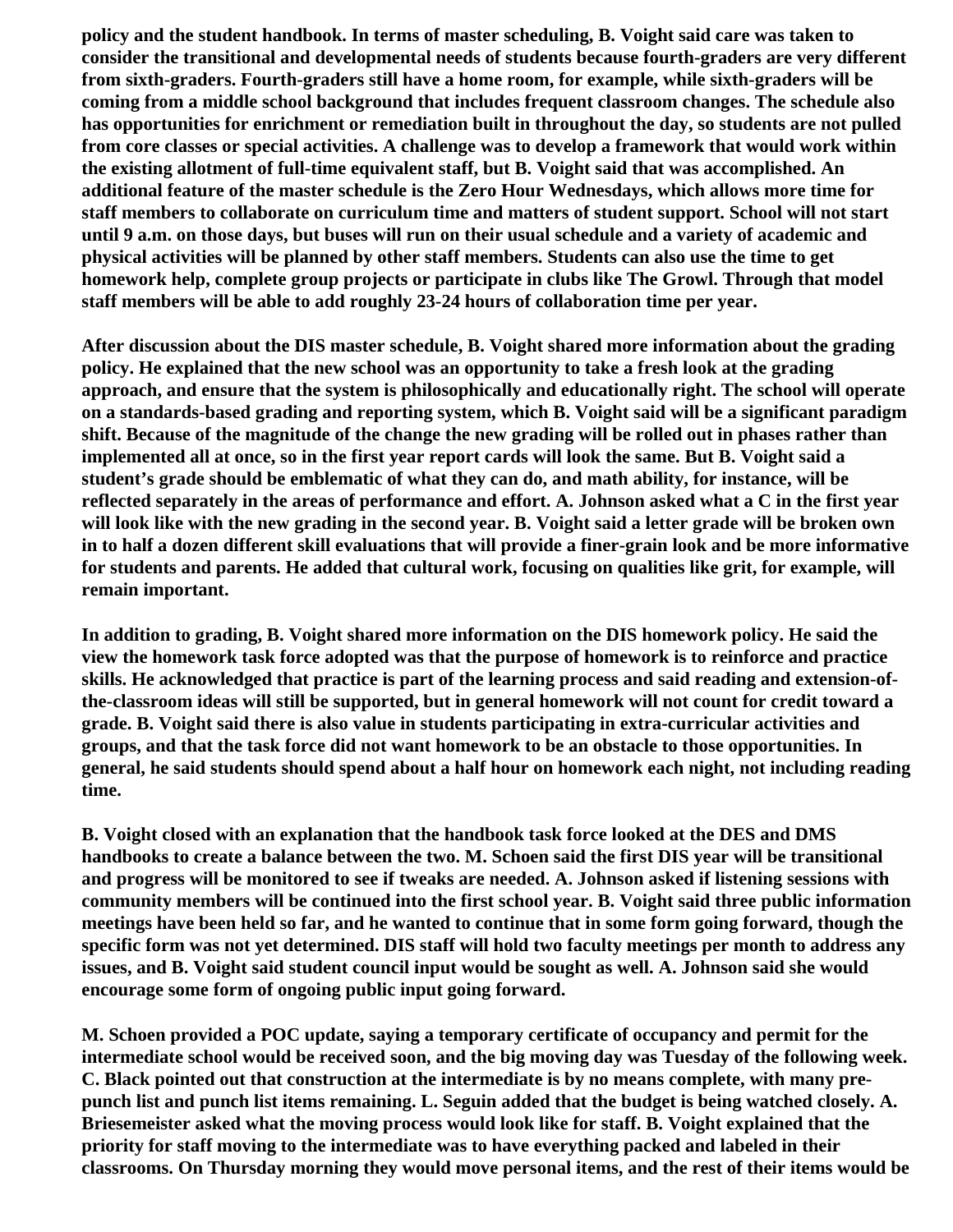**moved the following week. Teachers also needed to complete an inventory of what needed to be moved. The moving company was scheduled for May 29, and on May 30 the company would move items from the elementary over to the intermediate. B. Voight anticipated that teachers would come in to unpack well before their first day. M. Schoen said the intermediate school furniture would not be delivered until July.**

**Business manager Mary Reeder provided a budget update for Fiscal Year 2018 and a preliminary look at FY 19 numbers. Long-term facilities maintenance was increased, and will have to be approved at the next meeting. Community Ed showed a positive ending of just under \$14,000, but more work needed to be done to finalize that area. M. Schoen explained that each district is required to have a boardapproved 10-year long-term facilities maintenance plan. The Wright Tech Center has to do the same thing, but must have each of its member districts approve the plan. A resolution for the Wright Tech Center's 10-year plan was included on the board's agenda of business items.**

**In committee reports, members discussed scheduling dates for employee negotiations and coordination with board members participating in those negotiations.**

**The final workshop topic of discussion concerned a lead in water management plan. M. Reeder explained that Resource Training and Solutions has created a lead and drinking water plan for all of its participating districts. By July 1 every district needs to have a plan in place. Every tap that could possibly be used for drinking water has to be tested every five years, and M. Reeder said all of Delano's taps would be tested at once instead of a few each year. A. Johnson inquired about the cost, and M. Reeder said it is about \$10 per sample. Offhand, she was not sure how many taps needed testing. M. Schoen said some state money might become available to help cover the cost depending on the outcome of the legislative session.**

**Upon motion by C. Milano, seconded by A. Briesemeister, the Board of Education called the meeting to recess at 6:44 p.m. Motion passed 7-0.**

**Board Chair M. Larson called the meeting out of recess and to order at 6:59 p.m.**

- **4. Pledge of Allegiance**
- **5. Program Review Special Services Update Special Ed. Coordinator**

**Special Education Coordinator Shylla Webb provided an update on the special education program via video. Last year one full-time equivalent staff member was added to focus specifically on special education evaluations, which allowed SPED teachers to focus more on instruction. Last year there were a total of 51 initial referrals for SPED evaluation. With an assessment teacher in place that number was reduced to 27 initial referrals. The qualification rate remained the same at about 65 percent. Students referred through SST had a higher qualification rate than those coming from parent requests. S. Webb said staff members are working with parents so they understand the eligibility criteria up front. She added that parents have taken up implementation of interventions and collected data before referring students to SPED, and those numbers are something to celebrate because a SPED evaluation takes hours to complete. In all, SPED students account for 13.4 percent of the student population. Last year the number was 13.1 percent, and the four-year average is around that rate. The state average is 15.6 percent. S. Webb said the need for additional staff development, especially in reading, has been recognized, and a few staff members have received additional training in strategies and a new program has been added. In general, she said a lot of good things are happening in the area of special education.**

**6. Consent Agenda**

**Upon motion by R. Depa, seconded by L. Seguin, the Board of Education approved the Consent Agenda. Motion passed 7-0.**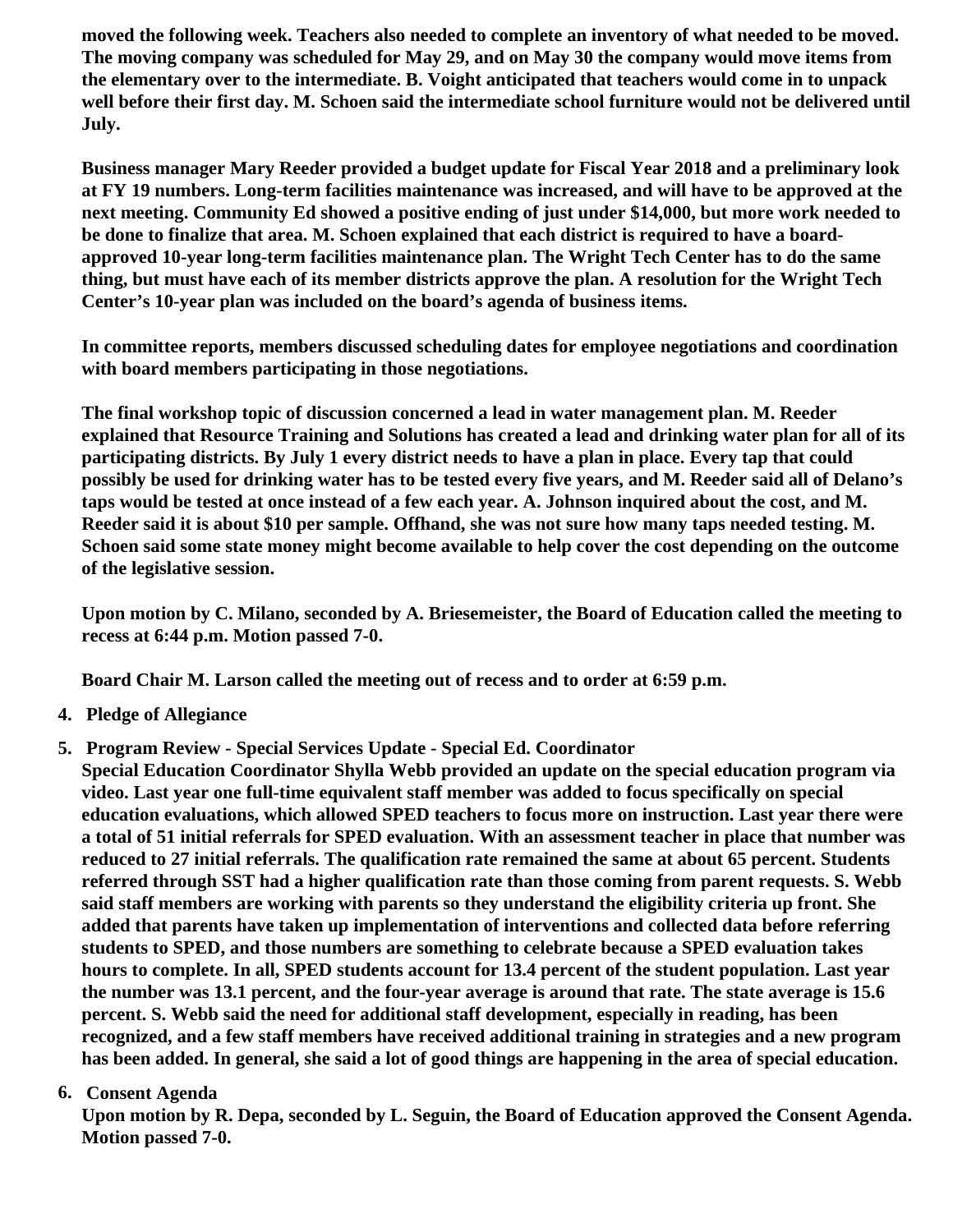## A. School Board Minutes

- 1. [April 23, 2018](http://www.delano.k12.mn.us/pb/app/agenda/minutes/172)
- 2. [April 25, 2018 special meetin](/docs/district/2017_18/School_Board_Items/May_2018/Special_Meeting_Minutes_April_25,_2018.pdf)g
- B. Financial Affairs
	- 1. [Current Budget Status with Year-to-Date Adjustm](/docs/district/Business_Office/FY18_Budget_Report_May.pdf)ents
	- 2. [Investment Transactio](/docs/district/Business_Office/April_2018_Investments.pdf)ns
	- 3. [Construction Bond Investment Transacti](/docs/district/Business_Office/Bond_Investment_schedule_Apr_18.pdf)ons
	- 4. [Wire Transfer](/docs/district/Business_Office/April_2018_Wire_Transfer.pdf)s
	- 5. [Minnesota Liquid Asset Fun](/docs/district/Business_Office/April_2018_LAF.pdf)d
	- 6. [Cash Repo](/docs/district/Business_Office/April_2018_Cash_Report.pdf)rt
	- 7. [Revenue Report by Fu](/docs/district/Business_Office/Rev_by_Fund.pdf)nd
	- 8. [Expense Report by Fu](/docs/district/Business_Office/Exp_by_Fund.pdf)nd
	- 9. [Expense Report by Progra](/docs/district/Business_Office/Exp_by_Program.pdf)m
	- 10. [Expense Report by Obje](/docs/district/Business_Office/Exp_by_Object.pdf)ct
	- 11. [List of Bills Presented for Payme](/docs/district/Business_Office/Monthly_Checks.pdf)nt
- 7. [Resolution for Acceptance of Gifts](/docs/district/Business_Office/Resolution_for_Acceptance_of_Gifts_5.21.18.pdf)

Upon motion by L. Seguin, seconded by C. Milano, the Board of Education approved the Resolution for Acceptance of Gifts. Motion passed 7-0.

8. [Personnel Matters](/docs/district/HR/05.21.18_Personnel.pdf)

Upon motion by C. Black, seconded by A. Briesemeister, the Board of Education approved the consent portion of the Personnel Matters. Motion passed 6-0, with M. Larson abstaining.

9. Public Comment: School patrons are given the opportunity to address the school board regarding items that are not on the agenda. All patrons will be asked to state their name and address for the record. Lindsay van Bergen of Delano, the spouse of a middle school staff member and mother of three children in Delano schools, spoke about a number of safety and security concerns. She said both structural security and safety protocol were needed district-wide, and that each building could use improvement. She said office staff members are vulnerable and that ECFE has a completely unstaffed office at times with an unlocked door leading directly to classrooms. She said the elementary has unlocked doors from the office to the school, and there are also ways through the high school and TAC. While most are new areas, she said it is easy to spot weak links and new construction has not addressed safety issues. She also posed a series of questions: What is the history behind planning for safety improvements? Was a security company different than an architectural firm consulted during planning? What is the longrange plan for areas of buildings not improved? Van Bergen also said proper protocols must be established and followed, and that she has discussed the matter with a number of other parents. Areas to address included unstaffed offices – if staff members are responsible for a lockdown, how can it happen if they are gone? Second, what are the expectations of office personnel? Because doors are unlocked the office personnel are responsible for monitoring who is entering. Van Bergen questioned if intruders should be allowed into the office at all. Third, she said the Raptor system has been used inconsistently. She encouraged the district to firm up usage, requiring every visitor to use the system every time. Fourth, she said proper drills need to be conducted, but ECFE staff members have said they have never done a lockdown drill. Van Bergen said life was full of uncertainties, but all must do the best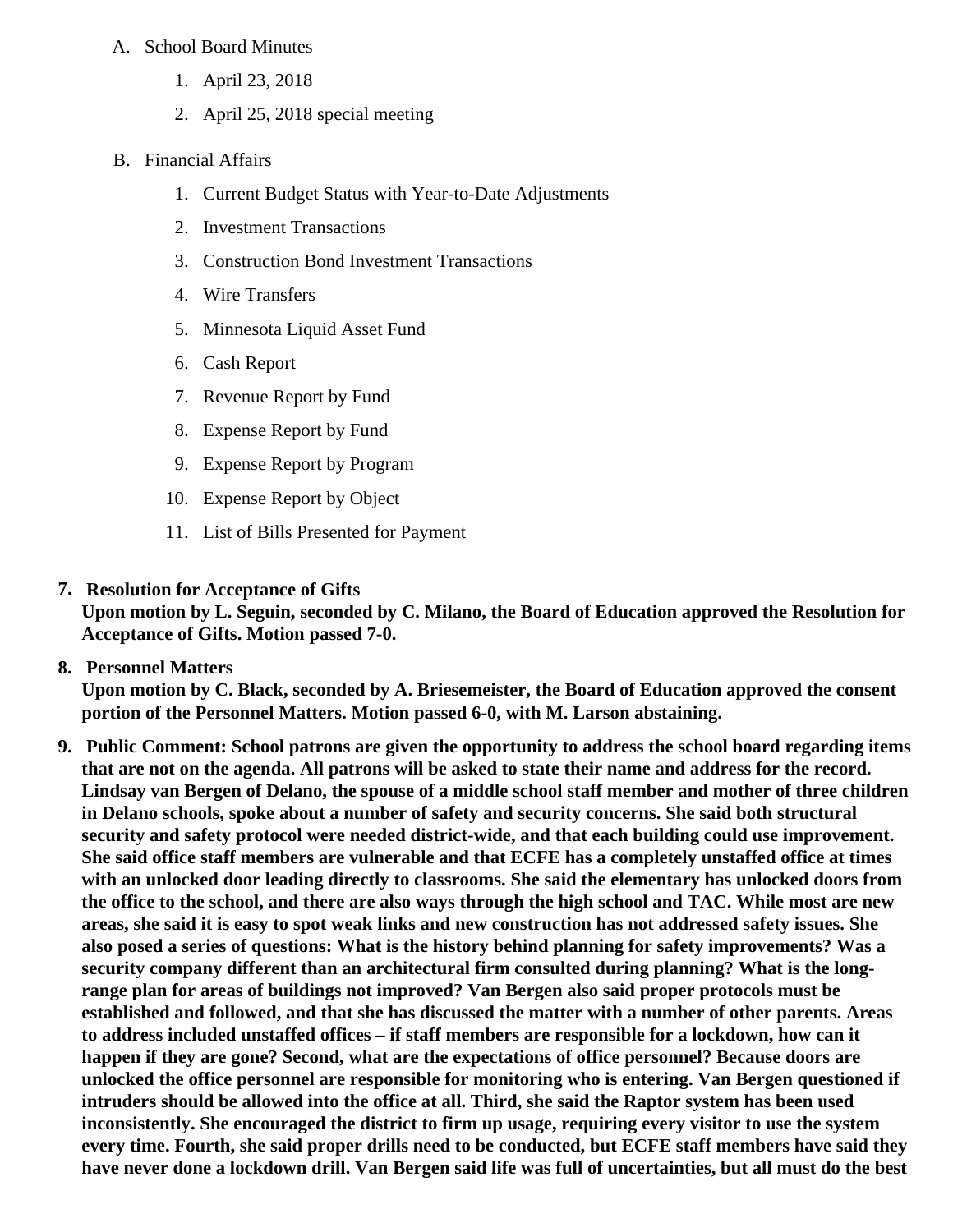**they can with what they know, and everything possible must be done to protect students in school. She wanted this to remain a high priority in the schools, and for administrators to take an honest look at security.**

#### **10. Administrative Reports**

### A. Superintendent

M. Schoen shared information about the close of the legislative session, including two bills of note. A budget bill involved education and school safety provisions. Some of the dollars could be used for mental health personnel or physical use. It could provide some additional flexibility for long-term facility maintenance focused on safety as well. Second, a tax bill included \$50 million in additional school safety from state budget reserves, and a pension bill passed both bodies and was expected to receive approval from the governor. In closing, M. Schoen presented M. Larson with a certificate of appreciation for five years of service to the district.

### B. Principals:

1. Mr. Voight

B. Voight reported briefly on the trip to Long Lake Conservation Center, the 39<sup>th</sup> such trip, and credited Tom Berggren with spearheading all 39 trips. He added that he was looking forward to future trips as well. He added that eighth-graders would be spending the following day at Lake Rebecca with a variety of activities to celebrate the end of their middle school careers. A closing ceremony was held for the middle school, and B. Voight thanked Jon Moen and Mike Lindquist, in addition to T. Berggren, for their many years of service to the district. In regard to Delano Intermediate School, B. Voight said moving plans were ready and the district was waiting to receive official occupancy. He said excitement was building for the impending move. In closing, B. Voight thanked Joe Lawrence and his Theatre Arts class for a well-done performance of "Bizarre Wars."

2. Dr. Heil

Dr. Steve Heil reported that May is Teacher Appreciation month, and presented pins of appreciation to board members for their support. S. Heil reported that all went well with graduation, that many compliments were received, and that student and staff speakers did well. S. Heil said he would introduce the new activities administrator, Ryan Tool, in August, and said R. Tool would be working with M. Lindquist at times in June to ensure a smooth transition. S. Heil said the building was gearing up for major construction over the summer, and staff had been told to pack up, move where necessary, and stay away until mid-August because many projects would be underway in all parts of the building and contractors will be working hard to meet deadlines. S. Heil said the TAC would remain open, but access will shift because of floor work in the high school main entrance and commons area. S. Heil added that community members should keep in mind that the back parking lot will be inaccessible for most of the summer due to a Tiger Drive closure. Tiger Drive will be widened and a turn lane will be added. Visitors will still be able to use the front high school lot and tennis court lot. Visitors to the elementary will have to go around campus rather than through it. In response to a question from A. Johnson, S. Heil said final grading of the new parking lot in front will be done after the Tiger Drive project is finished.

3. Mr. Schuler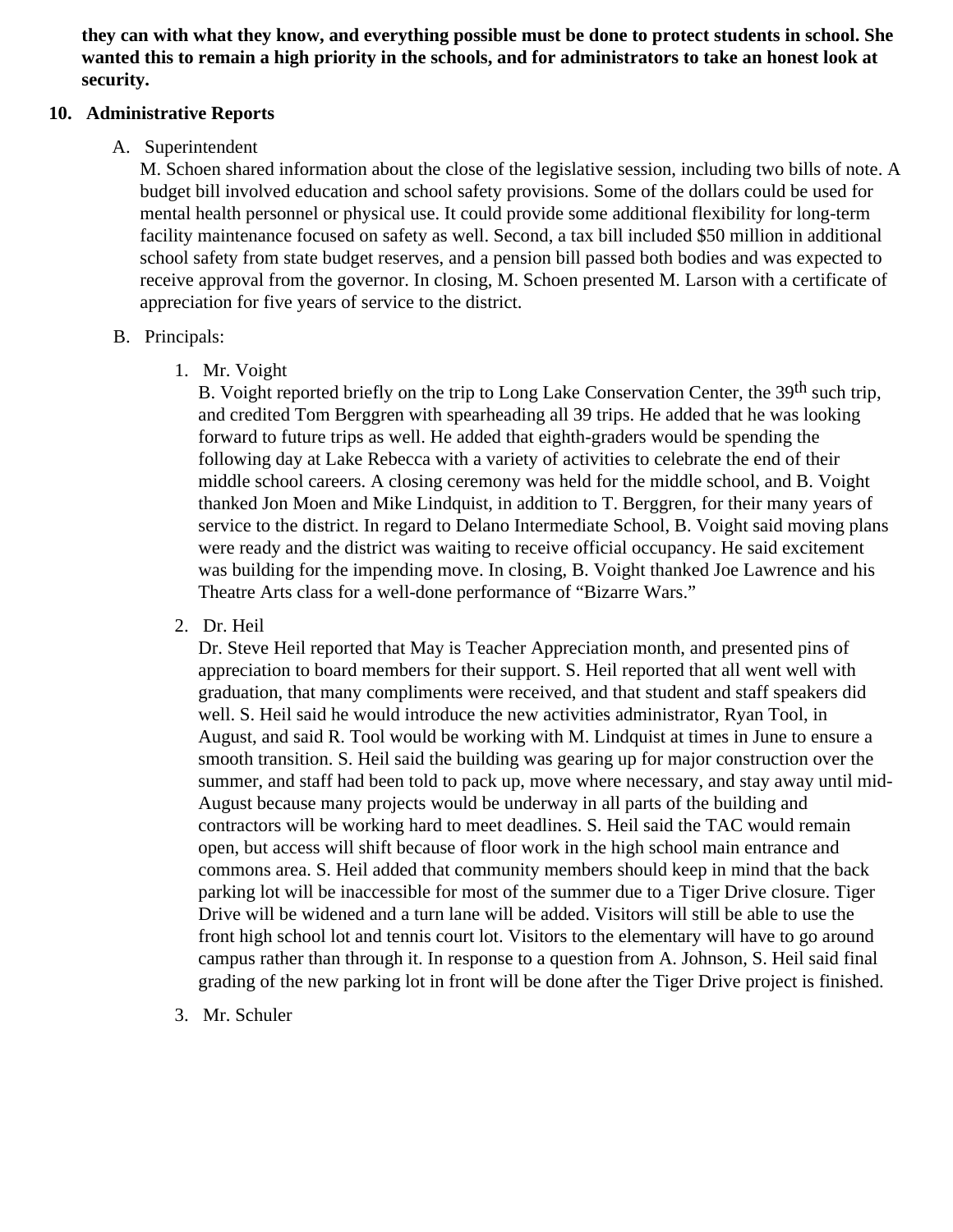D. Darren Schuler reported that fourth-graders were wrapping up their lock-in, the capstone event of their elementary careers. He added that it was a unique year in that the school was also bidding goodbye to its third-grade class. D. Schuler reported on the school picnic and commended students and staff for staying focused and working hard up until the end of a shorter than usual school year. D. Schuler also reported on Grandparents Day, which was attended by over 400 grandparents, making it one of the best-attended Grandparents Day events. Moving it away from the Memorial Day weekend may have helped attendance. Schuler complimented first-graders and the first-grade staff for their work that day, and said many compliments were received about the DES programs. In regard to the impending move, D. Schuler said that in addition to staff leaving for the intermediate school, 22 DES staff members would be shifting within the building to reclaim some of the space lost in tighter years. D. Schuler closed with a tribute to Joe Schleper, who retired at the close of the school year. He said Schleper had been in the district for 30 years and had once taught a multi-age classroom. He added that Schleper had a special ability to bring out the best in both higher- and lower-need students, and that Schleper was a longtime coach who worked at levels ranging from junior high to the high school.

C. Business Manager

M. Reeder said she would be bringing FY18 and FY19 budgets to the board, along with 10-year LTFM plans in the next meeting.

D. Community Education Director

D. Johnson said summer activities were gearing up, and that registration has remained strong desp the fact that there would be no aquatics over the summer. ECFE was still taking registrations for W Tiger Preschool, and would hold its end-of-year picnic at Rebecca Park the following evening. D. Johnson said scores were received back for the MN Reading Corps program the previous week, and all targeted areas met or exceeded their goals. Tiger Kids Club had 236 children registered, and wa essentially full for the summer. D. Johnson said two Destination Imagination teams, the Sugar Packets and The Cookie Lovers, were heading to globals for competition. She closed by noting that TAC summer hours would start after Memorial Day weekend.

## 11. Board Reports

# A. MAWSECO [\(April 24 minutes\)](/docs/district/2017_18/School_Board_Items/May_2018/MAWSECO_Board_Minutes_4.24.18.pdf)

A. Johnson referred board members to minutes for details on the most recent meeting.

B. Wright Technical Center [May 1 minute](/docs/district/2017_18/School_Board_Items/May_2018/WTC_Min_May_1.pdf)s

A. Briesemeister said slight deficit spending is planned, and that the center is expecting enrollment about 635 students, which is typical. Last year Delano sent 37 students to Wright Tech, and this ye Delano sent 30. Staff hiring is done for next year, and a contract has been approved for remodeling the welding lab. The project cost is \$500,000. A. Briesemeister said Wright Tech is at the start of a 10-year plan to upgrade and modernize its facilities. Electrical improvements and exterior wall work will begin this year, with the wall project slated to last until 2023. Roofing will be in 2020-22, automotive in 2021-22. Other areas include flooring, graphic arts, and horticulture. In sum, A. Briesemeister said the improvements represented an ambitious investment in technical education opportunities.

## C. Professional Developmen [April 17 minutes](/docs/district/2017_18/School_Board_Items/May_2018/PD_Agenda_4-17-18_(1).pdf) April 24 minutes

R. Depa said meetings have been held to plan what the next year will look like and referred board members to the meeting minutes for more information.

## 12. Old Business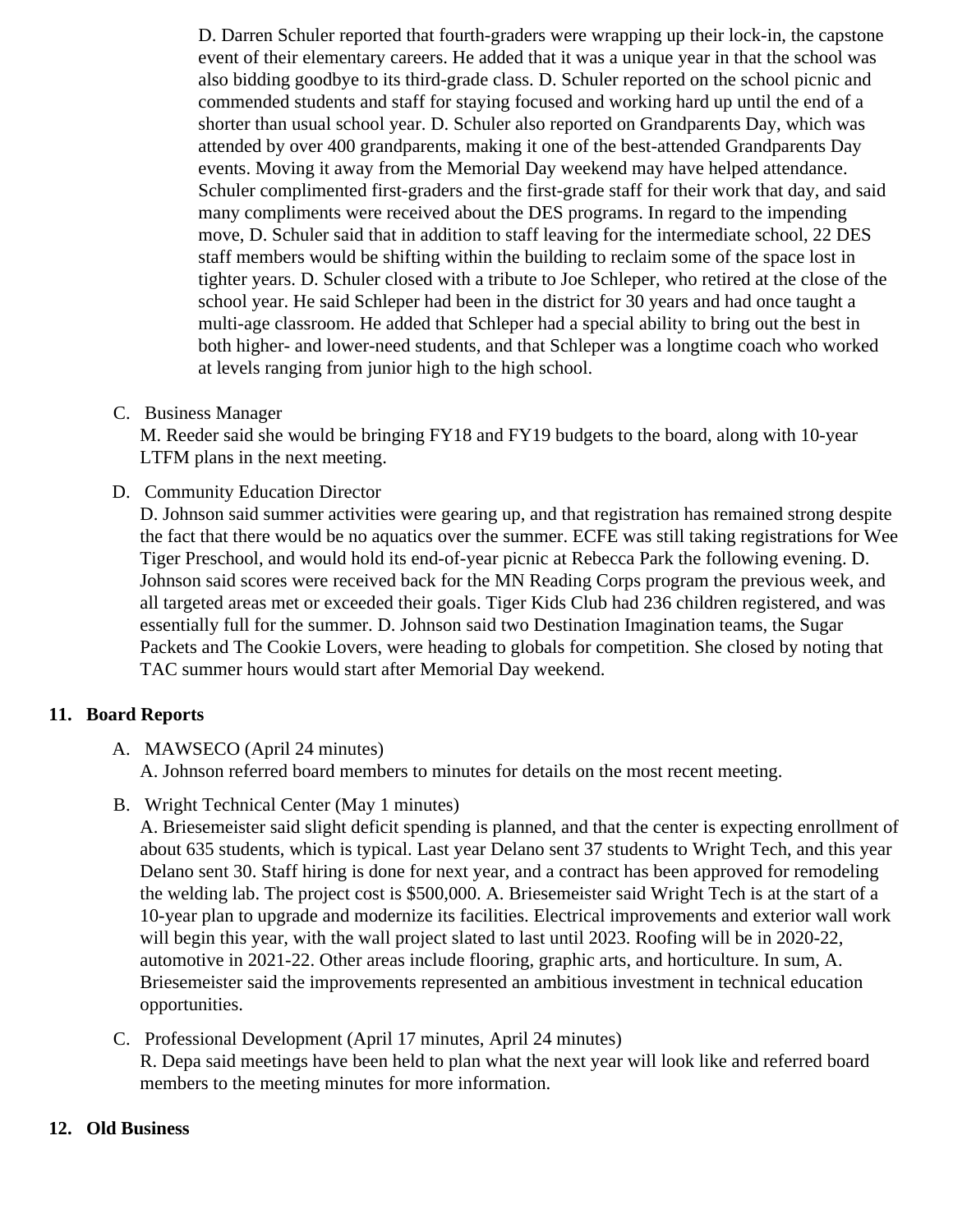A. Second read or Policy 405-Veteran's Preference; Hiring due to substantive and legal reference changes.

Upon motion by R. Depa, seconded by L. Seguin, the Board of Education approved the second re of Policy 405 – Veteran's Preference; Hiring due to substantive and legal reference changes. Motic passed 7-0.

B. Second read d Policy 903- Visitors to School District Building and Sites due to substantive and legal reference changes.

Upon motion by L. Seguin, seconded by A. Briesemeister, the Board of Education approved the second read of Policy 903 – Visitors to School District Building and Sites due to substantive and legal reference changes. Motion approved 7-0.

#### 13. New Business

- A. Approve Delano High School Handbook
	- Carolyn Milano made a motion to amend the proposed DHS handbook changes, explaining that she wanted to amend the line that restricts prom to juniors and seniors only. C. Milano said she wanted the amendment because the language needed to be clarified, particularly in terms of bringing a gue She said the handbook clearly addresses guests who turn 21 prior to the date of the prom, but there no minimum age specified for guests. C. Milano said she wanted the restriction of the event to junior and seniors only omitted from the proposed additions. R. Depa seconded the motion. Prior to the vote, A. Briesemeister said the board had discussed the matter at length in April, and board memb had a good idea of what was being proposed. He said that amending the item would put it back to square one. C. Milano said it would allow further discussion and time to put limits on the front and back end in terms of age, and that an addendum could be made after discussion in September. A. Johnson asked how many other school districts limit prom to seniors and juniors. S. Heil said it is inconsistent across districts. This year there were six sophomores and five non-high school studen who attended. A. Johnson asked if parental feedback had been received. S. Heil said there had be no feedback. C. Black said the district hires competent administrators, and matters like this ought to be left to their discretion since they are familiar with the students and the issues. He said he support the recommendation of the administrators. C. Milano said she had the utmost respect for Dr. Heil, I that the language needed clarification. R. Depa said there are sophomores and juniors who are the same age. C. Milano said another handbook matter discussed at length in April regarding jackets in class had been changed, but the language had not been changed on the prom matter.

The board proceeded with the vote on C. Milano's motion. Voted for: C. Milano, R. Depa. Voted against: C. Black, L. Seguin, A. Johnson, A. Briesemeister, M. Larson. Motion failed 2-5.

Upon motion by C. Black, seconded by L. Seguin, the Board of Education approved the Hughano School handbook. Motion passed 5-2. Voted for: C. Black, L. Seguin, A. Johnson, M. Larson, A. Briesemeister. Voted against: C. Milano, R. Depa.

- B. [Approve dissolution of boys' swimming coopera](/docs/district/Business_Office/Dissolution_Boys_Swim.pdf)tive Upon motion by L. Seguin, seconded by C. Black, the Board of Education approved the dissolution of the boys swimming cooperative. Motion passed 7-0.
- C. [Approve new boys' swimming cooperat](/docs/district/Business_Office/Coop_Application_Boys_Swim.pdf)ive Upon motion by C. Black, seconded by A. Briesemeister, the Board of Education approved the new boys swimming cooperative. Motion passed 7-0.
- D. [Approve Bread and Milk Vendors for the 2018-2019 school](/docs/district/Business_Office/FY19_Bread_and_Milk_Results_for_5.21.18_Board_Meeting.pdf) year Upon motion by C. Milano, seconded by M. Larson, the Board of Education approved the bread an